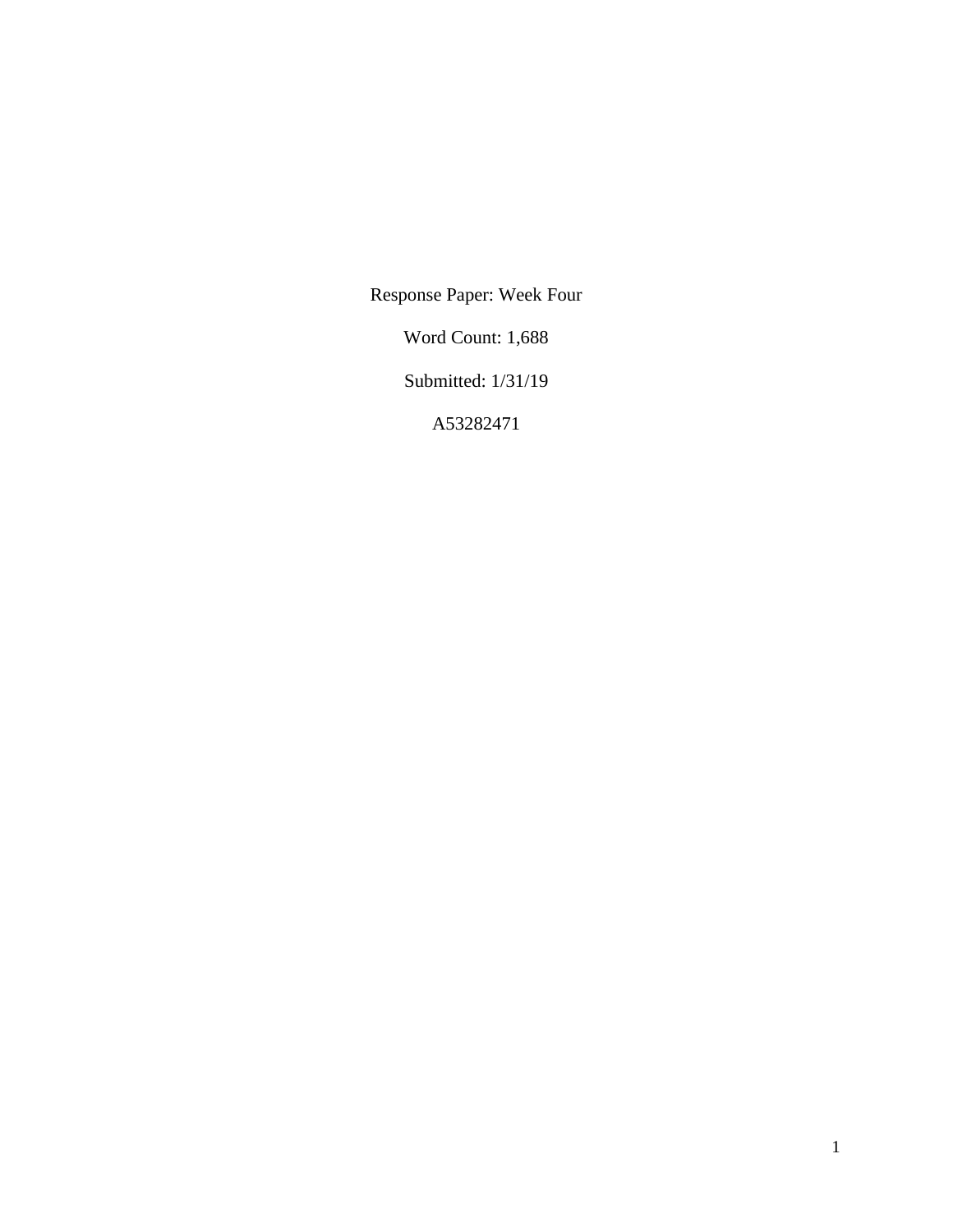## All Things Being Equal

It is a common assertion of our era that representative government constitutes democracy. This view would have been vigorously contested by both ancient and modern theorists prior to the mid-nineteenth century. Should we be troubled by the assertion that our present system is not democratic? Should we seek to increase its democratic nature or its representivity? And what should we do if these goals appear to conflict? The present paper will examine the foundations on which representation rests, and will examine how these foundations have shifted over the three millennia of democratic practice.

Adam Przeworski and his coauthors write that  $21<sup>st</sup>$ -centrury representative governments are aristocratic oligarchies characterized by electoral competition.<sup>1</sup> They define representivity as action taken in the best interests of citizens. This is an intriguing choice, as it differs dramatically from the widespread contemporary understanding that representatives should carry out the wishes of their voters. The authors point out the principal-agent problem at the heart of political representation, and the identify some unique dimensions—we have selected agents to *rule*, so we are consequently unable to exercise the supervisory responsibilities of principals except at elections. Our agent can thus restrict our information, inhibiting our ability to evaluate and reward or punish performance. The authors conclude on this basis that true representation requires freedom of information. They usefully suggest "accountability agencies" separated from other mechanisms of government, whose purpose would be to provide information to voters. The key is that "even if elections give governments a broad authorization to rule, this authorization should not extend to informing us. Our information must not depend on what governments want us to know." $^2$ 

<sup>&</sup>lt;sup>1</sup> Przeworski, Stokes and Manin. "Democracy, Accountability and Repression" Cambridge University Press (1999) p.3

<sup>&</sup>lt;sup>2</sup> Przeworski, Stokes and Manin. "Democracy, Accountability and Repression" Cambridge University Press (1999) p.24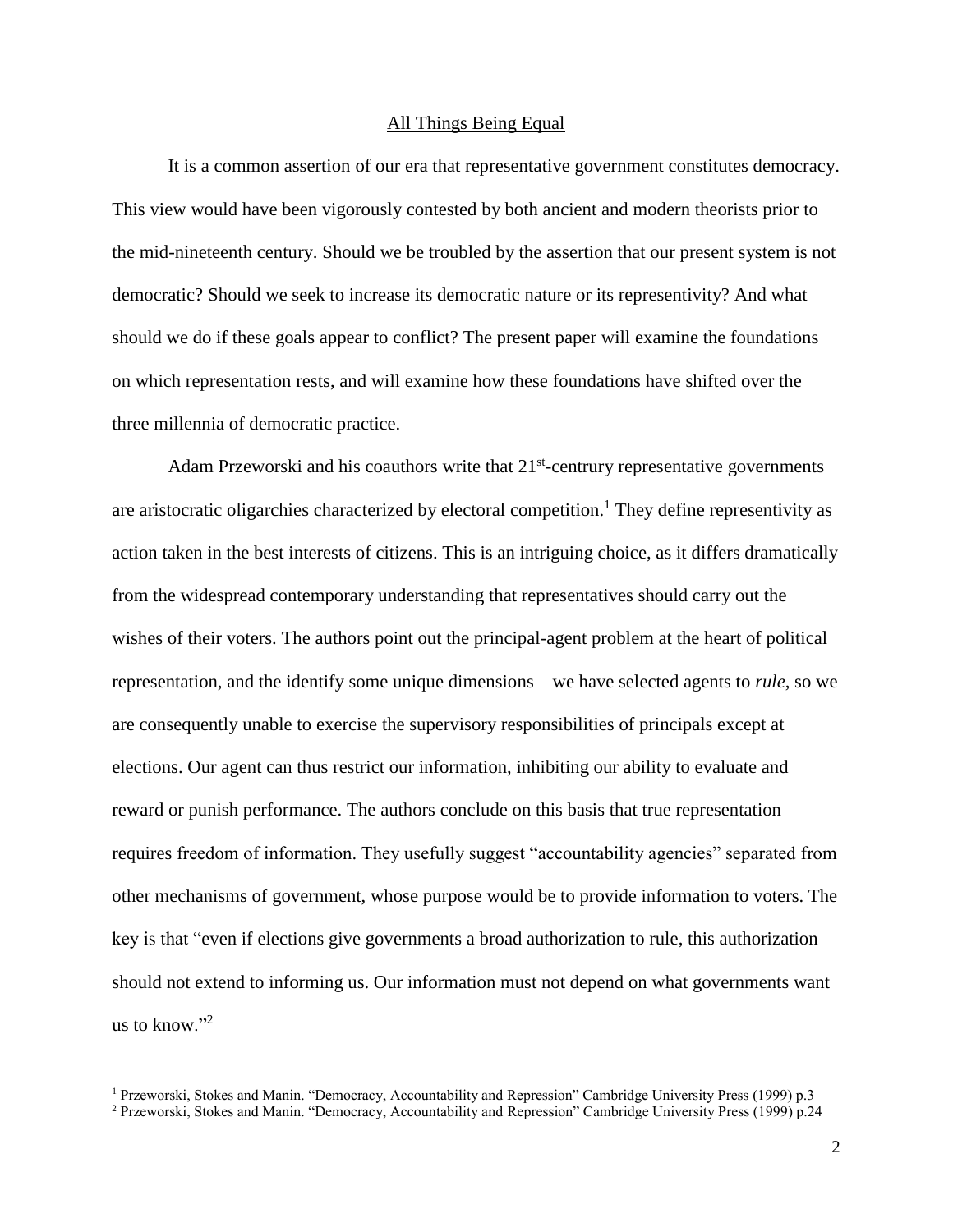In a separate paper, Przeworski argues that universal suffrage is an artifact of past political competition, in the sense that various factions expanded the electorate in order to achieve fleeting electoral advantage in a particular epoch. He writes that until the mid-nineenth century, "whatever issues that may have divided propertied men were not sufficient for partisan considerations to prevail over the fear of the distributional consequences that would ensue from incorporating the poor into representative institutions."<sup>3</sup> He is speaking here of modern history – such cleavages were a common feature of ancient democracies. In one of the best-attested cases, the Athenian politician Cleisthenes overthrew a Spartan tyrant and brought the Athenian *thetes* into the political system in order to consolidate his power.<sup>4</sup> However, Przeworski is at pains to point out that "[c]onceding rights did not mean conceding power."<sup>5</sup> This is borne out by Roman practice – after the Social War between Rome and its Italian allies (wherein the point of contention was Roman citizenship for the Italians), Rome admitted the allies as new tribes, but arranged the system so that the new (Italian) tribes would vote only after the Roman tribes. As voting ceased when a majority was reached, the newly-enfranchised tribes had few opportunities to influence the political process.

Przeworski also points out that modern states that expanded the franchise frequently contracted it again: "of the nineteen countries in which the first qualifications gave the right to vote to all independent men, suffrage was subsequently restricted in sixteen."<sup>6</sup> Significantly, political actors realized that universal suffrage did not always help them achieve their goals. This is reminiscent of early European attempts to expand the franchise were frequently instigated by the political left, on the assumption that the newly-enfranchised (and mostly poor) voters would

 $\overline{a}$ 

<sup>&</sup>lt;sup>3</sup> Przeworski, Adam. "Democracy and the Limits of Self-Government" Cambridge University Press 2010, p.45

<sup>4</sup> Herodotus, *The Histories* 6.131

<sup>5</sup> Przeworski, Adam. "Democracy and the Limits of Self-Government" Cambridge University Press 2010, p.46

<sup>6</sup> Przeworski, Adam. "Democracy and the Limits of Self-Government" Cambridge University Press 2010, p.50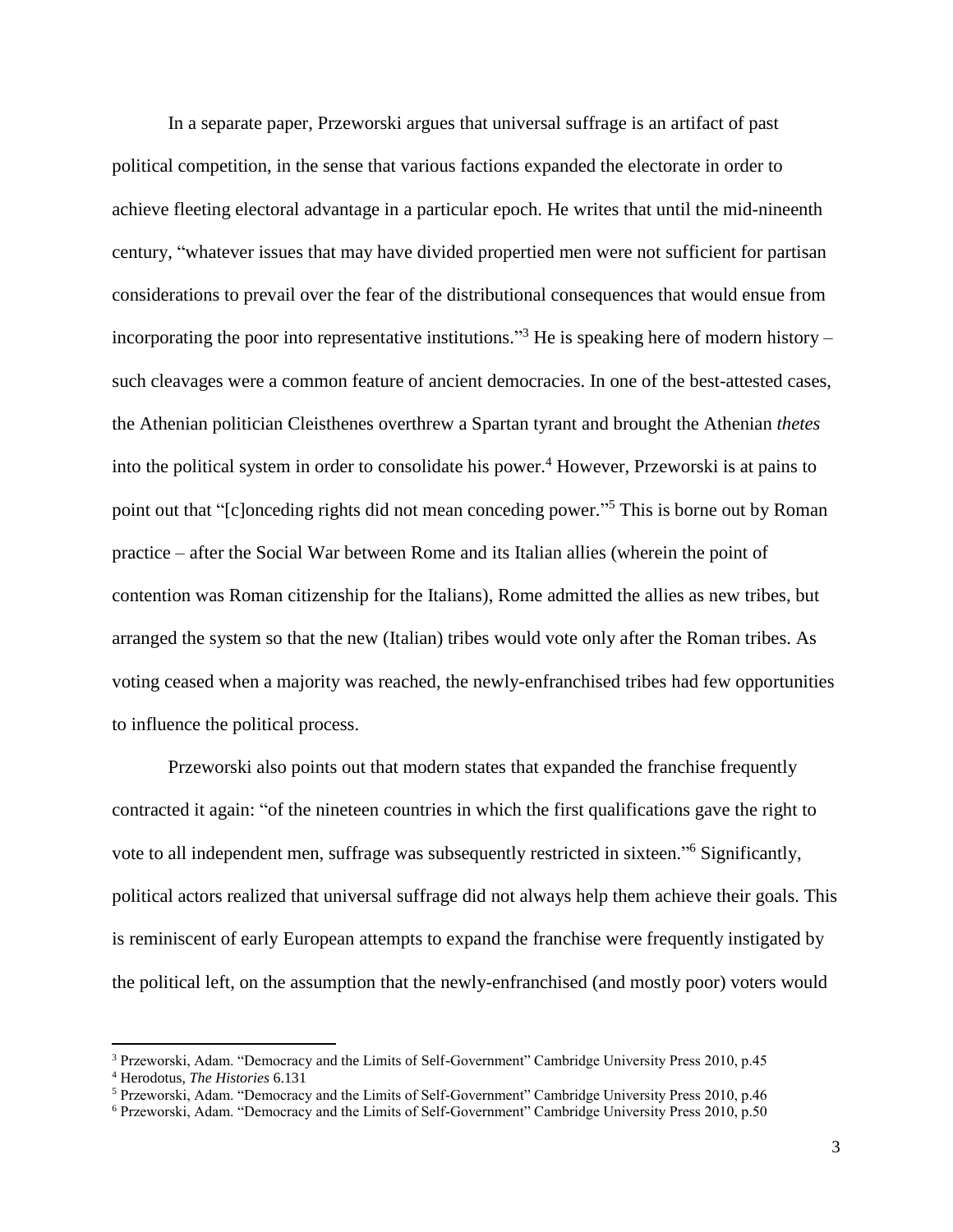be likely to support socialist governments. It emerged, however, that the newly-enfranchised voters were just as likely to be monarchist-nationalists. Thus Przeworski's example of France's transition "from income qualifications to universal male suffrage, back to income qualifications, to income and literacy restrictions, back to income, to universal male suffrage, back to income, and back to universal male, to make suffrage universal for both sexes only in 1945."<sup>7</sup>

It seems clear that accurate resolution of the relationship between democracy and representation will require perspicuous historical scholarship. Fortunately, such scholarship and perspicacity are ably provided by Bernard Manin in *The Principles of Representative Government*. Manin asserts that representative governments are constituted of both democratic and nondemocratic features. He notes the curious paradox that modern democratic systems evolved from representative systems that saw themselves as fundamentally opposed to democracy. On Manin's terms, the difference between ancient and modern "democracies" is that in a representative democracy the people are totally debarred from governing. He notes that both Madison and Siéyès saw representation as a dramatically different approach than democracy, citing Madison's appeal to the judicious discernment of the national interest and Siéyès' emphasis on representation as the form most appropriate to a modern commercial society featuring a marked division of labor.<sup>8</sup>

It is worth noting that these eighteenth-century positions, particularly Siéyès', would have seemed particularly dangerous to the Greeks of the fifth century. Pericles famously insisted on the centrality of personal political activity to human flourishing, and the Greek *idiota* (ἰδιώτης) originally meant a purely private person. <sup>9</sup> Personal participation in politics was not

<sup>7</sup> Przeworski, Adam. "Democracy and the Limits of Self-Government" Cambridge University Press 2010, p.51

<sup>&</sup>lt;sup>8</sup> Manin, Bernard. "The Principles of Representative Government." Cambridge University Press (1997) p.3

<sup>9</sup> Thucydides, History of the Peloponnesian War, 2.34.1–6.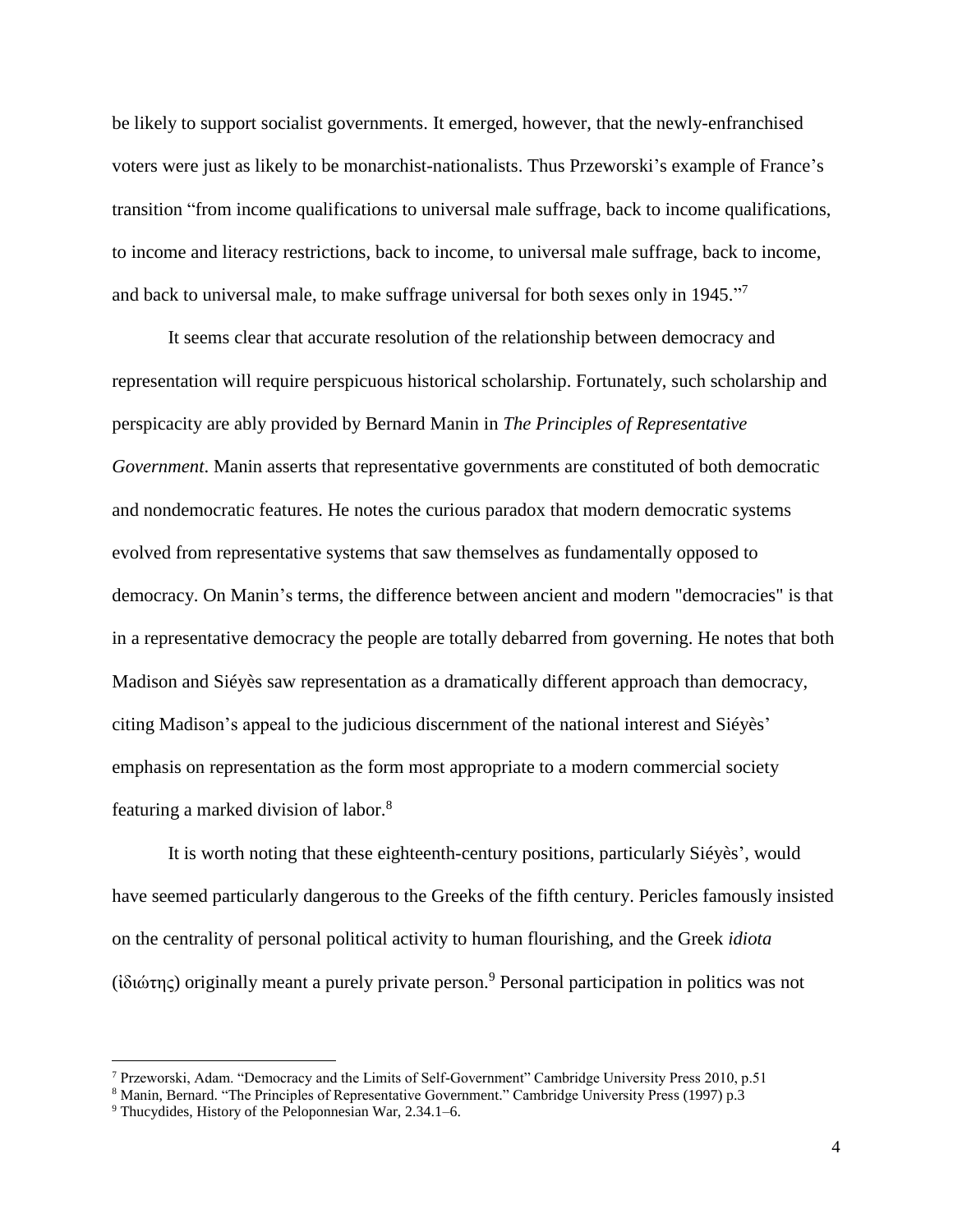seen as something that could be transferred away via the division of labor, but rather as the central activity in the life of a free citizen. Even as late as the eighteenth century, the English politician Halifax was at pains to point out the perils of representation, writing that "…a prince who will not undergo the difficulty of understanding must undergo the danger of trusting."<sup>10</sup>

Manin identifies a path-dependency among the institutional arrangements of representative government. Considering the history of the term, he finds that the core meaning of democracy has actually been fairly consistent over time – "political equality among citizens and the power of the people."<sup>11</sup> The problem, for Manin, is discerning how (or indeed whether) representative democracy satisfies this definition. He points out that ancient democracies did not restrict all power to the assembly, and that they in fact filled a great number of positions by lot (sortition). Manin argues convincingly that the absence of sortition in modern democracies is a function of the method of selection rather than the practical necessity of selecting a small number of legislators, and ties representation to the use of elections to populate a governing body.<sup>12</sup>

Manin discusses how selection by lot fulfilled a number of fundamental democratic values, most notably *isegoria* (ἰσηγορία), the equal right to speak in the assembly. One might add the equally important rights of *isonomia* (ἰσονομία) – equality of political rights – and *isokratia* (ἴσοςκρατεῖν) – equality of political power. Relying on Greek democrats' deep distrust of political professionalism, Manin argues that such democrats had an intuition that elections would not fulfill these democratic values as fully as sortition. He correctly argues that selection by lot was virtually unmentioned in the American and French revolutions, and he explains this curious absence by reference to the principle of the consent of the governed. <sup>13</sup> Explaining that

 $\overline{a}$ 

<sup>&</sup>lt;sup>10</sup> Political, Moral and Miscellaneous Reflections, George Savile, Marquess of Halifax, Oxford Clarendon Press (1750rep. 1912) p.214

 $11$  Manin, Bernard. "The Principles of Representative Government." Cambridge University Press (1997) p.4

<sup>&</sup>lt;sup>12</sup> Manin, Bernard. "The Principles of Representative Government." Cambridge University Press (1997) p.68

<sup>&</sup>lt;sup>13</sup> Manin, Bernard. "The Principles of Representative Government." Cambridge University Press (1997) p.83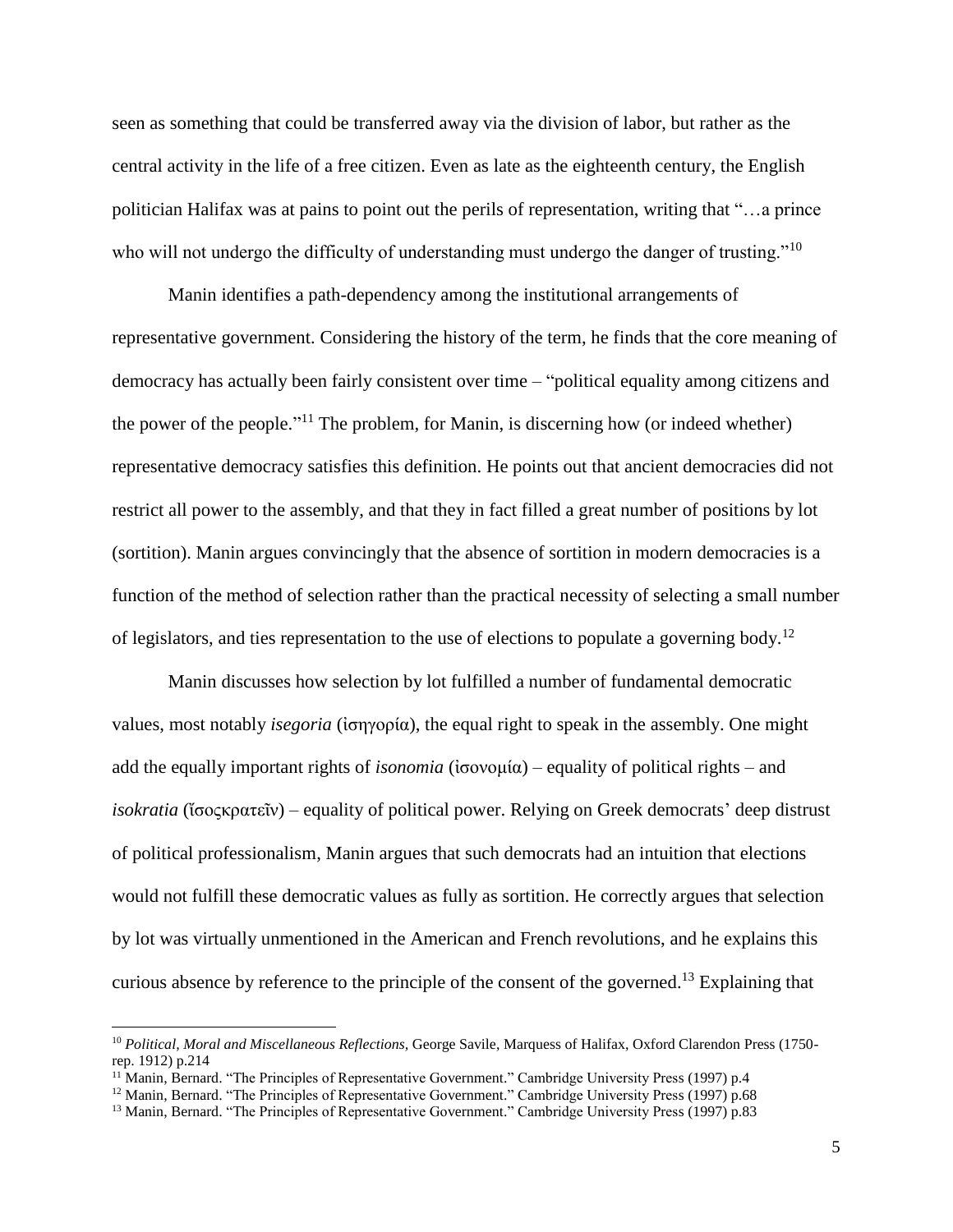virtually all of the natural law theorists agreed on the fundamental nature of consent in political representation, Manin argues that lot cannot possibly be seen as an expression of consent because such consent would be indirect: voters would consent to the mechanism of selection (sortition) but not the actual candidate selected. He writes that "[u]nder an elective system, by contrast, the consent of the people is constantly reiterated,"<sup>14</sup> concluding that if we wish to found power and political obligation on consent, then elections are superior to sortition.

This argument seems defective. While it is true that elections involve the people in repeated choices of officeholder, it is not the case that such elections affirm the principle of election. The principle is prior the instantiation. The indirect consent that Manin identifies in the case of sortition applies equally to elections. It is common in our era for consent to be derived from the use of a mechanism ("you consent to the terms and conditions by continuing to use our services…") but when such services are fundamental and use is unavoidable, consent cannot be inferred from use. When considered on the basis of consent, elections and sortition appear to fulfill democratic values in roughly equal measure.

Manin points to the Germanic heritage of representation, drawing on historical examples (the Moot, the Thing, etc.) to argue that Germanic princes had to propitiate their nobility to gain the resources required to prosecute war, and he locates the origins of particular representative procedures in medieval ecclesiastical elections. Citing the Roman principle of *Quod omnes tangit* ("what touches all should be approved by all"), Manin argues that this principle was revived by the embrace of Justinian's law code in medieval Europe, and that when combined with the Germanic customary practice of consultation and propitiation, the two together resulted in the embrace of elections and a move away from sortition.<sup>15</sup>

<sup>&</sup>lt;sup>14</sup> Manin, Bernard. "The Principles of Representative Government." Cambridge University Press (1997) p.85

<sup>&</sup>lt;sup>15</sup> Manin, Bernard. "The Principles of Representative Government." Cambridge University Press (1997) p.88